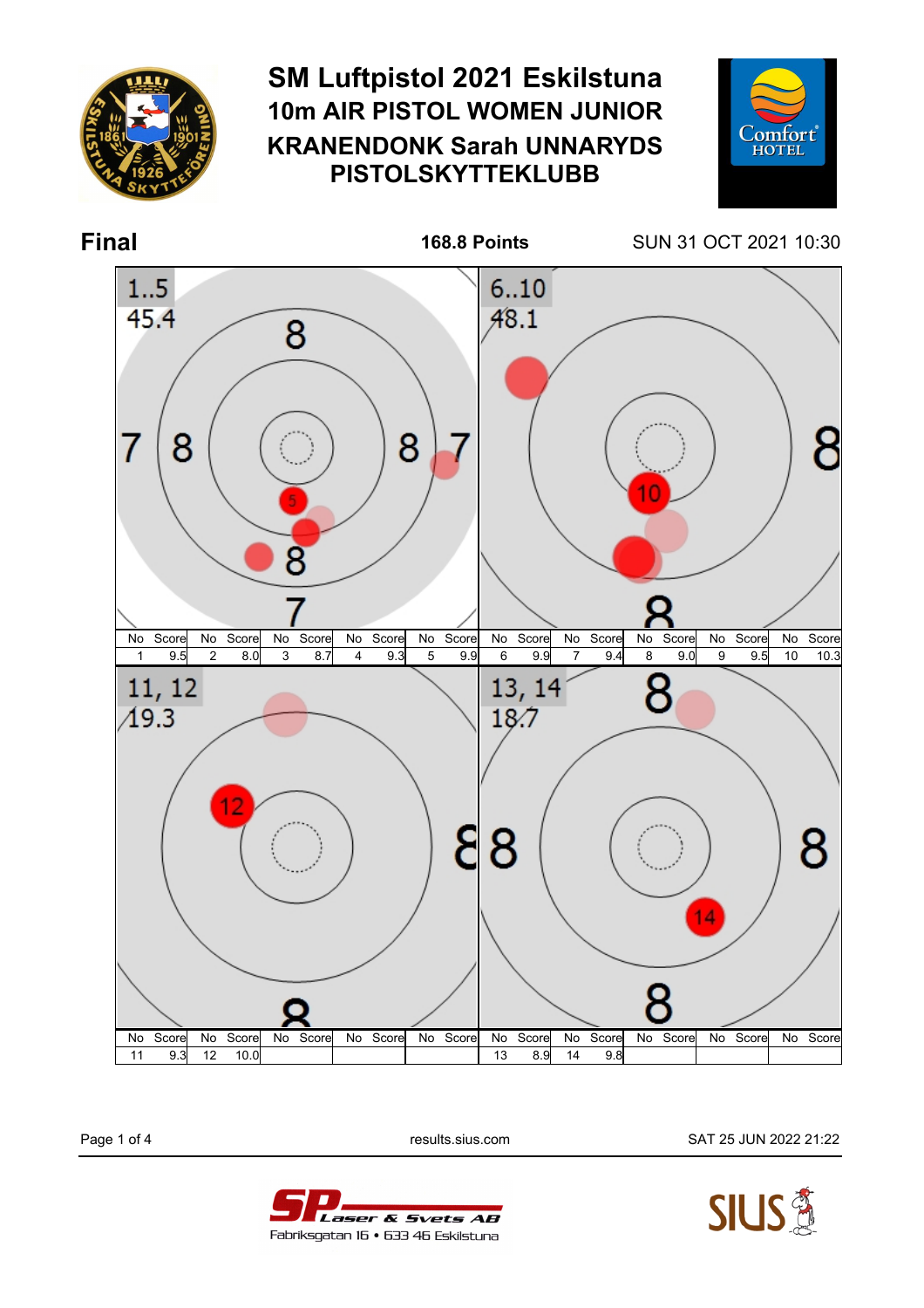

Laser & Svets AB Fabriksgatan 16 • 633 46 Eskilstuna

Page 2 of 4 results.sius.com SAT 25 JUN 2022 21:22

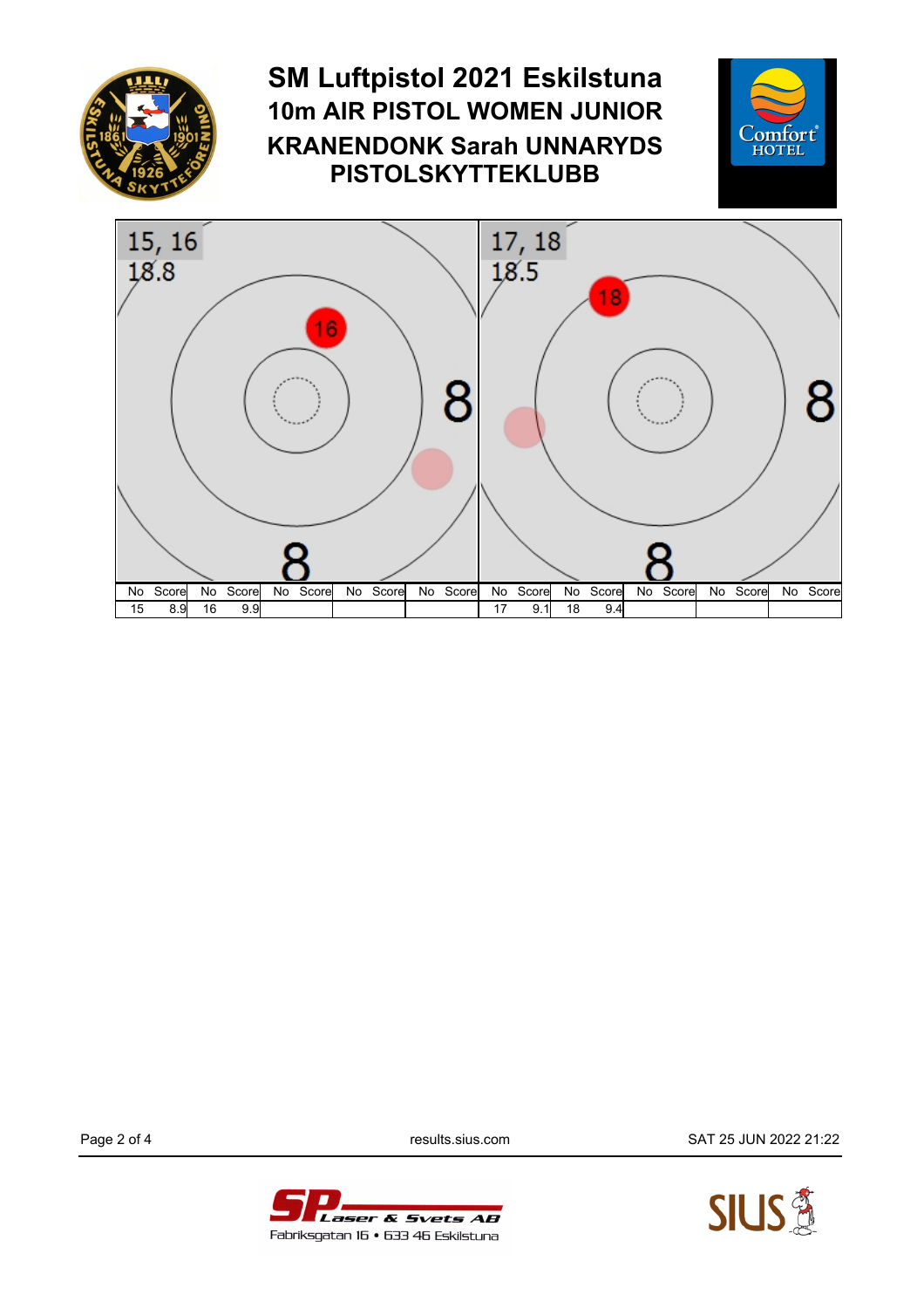

## **SM Luftpistol 2021 Eskilstuna 10m AIR PISTOL WOMEN JUNIOR KRANENDONK Sarah UNNARYDS PISTOLSKYTTEKLUBB**



**Qualification 540 - 4x Points** SUN 31 OCT 2021 08:30



Laser & Svets AB Fabriksgatan 16 • 633 46 Eskilstuna

Page 3 of 4 **Page 3 of 4** results.sius.com SAT 25 JUN 2022 21:22